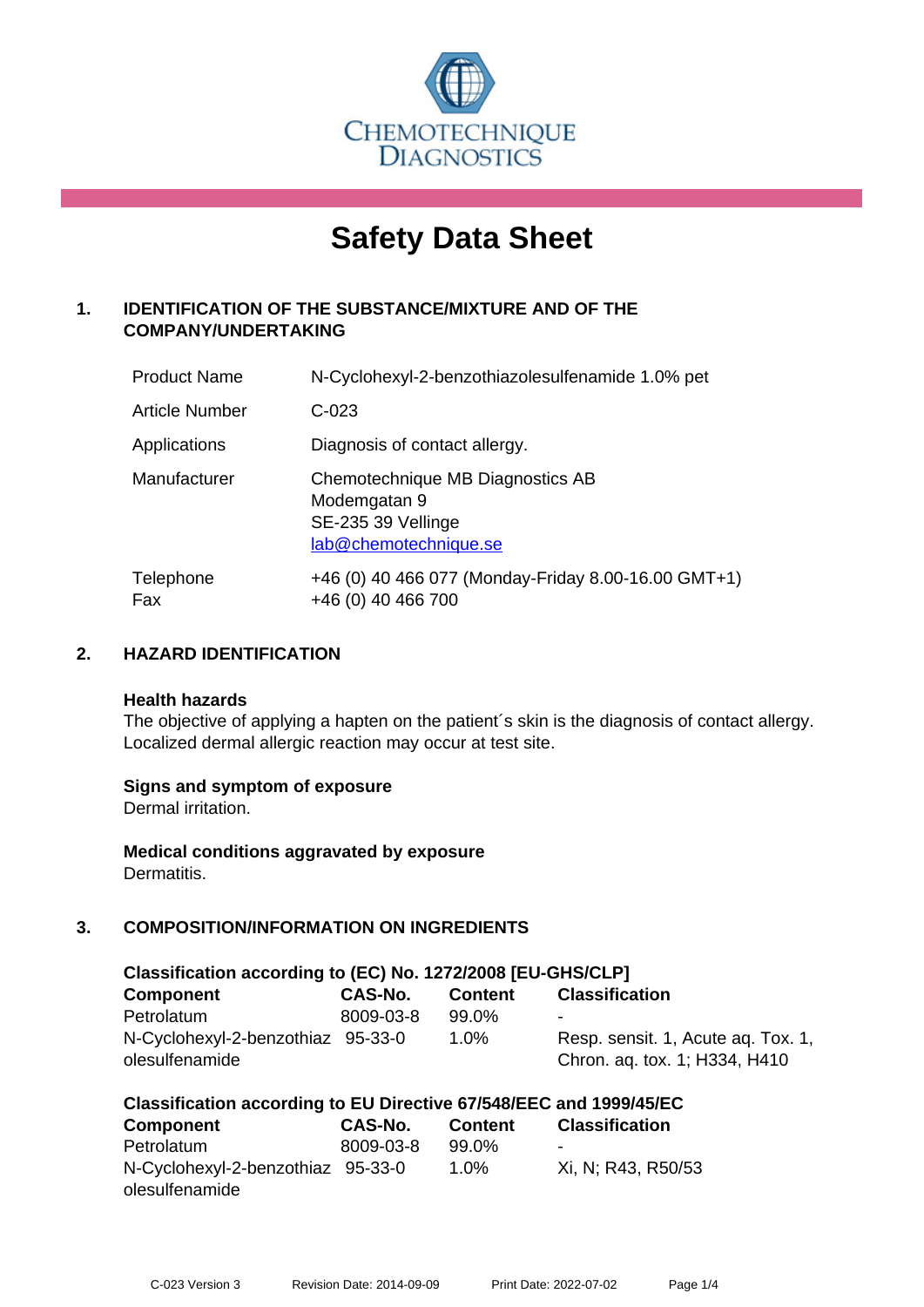## **4. FIRST AID MEASURES**

## **Emergency and first aid procedures**

Obtain medical attention.

# **5. FIRE-FIGHTING MEASURES\***

#### **Suitable extinguish media**

CO2, powder or water spray. Fight larger fires with water spray or alcohol resistant foam.

# **For safety reasons unsuitable extinguishing agents**

Water with full jet.

## **Special protective equipment for fire-fighters**

Wear self-contained respiratory protective device. Wear fully protective suit.

\*Data is shown for petrolatum only

## **6. ACCIDENTAL RELEASES MEASURES**

**Steps to be taken if material is released or spilled** Contain and place in a closed container.

# **7. HANDLING AND STORAGE**

**Precautions to be taken in handling and storage** Store dark at 5-8°C. Avoid extended exposure to light. FOR EXTERNAL USE ONLY.

# **8. EXPOSURE CONTROLS/PERSONAL PROTECTION**

**Respiratory protection** Not required.

**Ventilation** Local exhaust.

**Protective gloves** Disposal gloves.

#### **Eye protection** Not required with normal use.

## **Work/Hygienic practices**

Wash hands after each use.

## **9. PHYSICAL AND CHEMICAL PROPERTIES**

Odour **Odourless** 

Appearance Ivory White Semi-solid

Melting point\* 50-55° C Flash point\*  $>100^{\circ}$ C

Boiling point\* No data available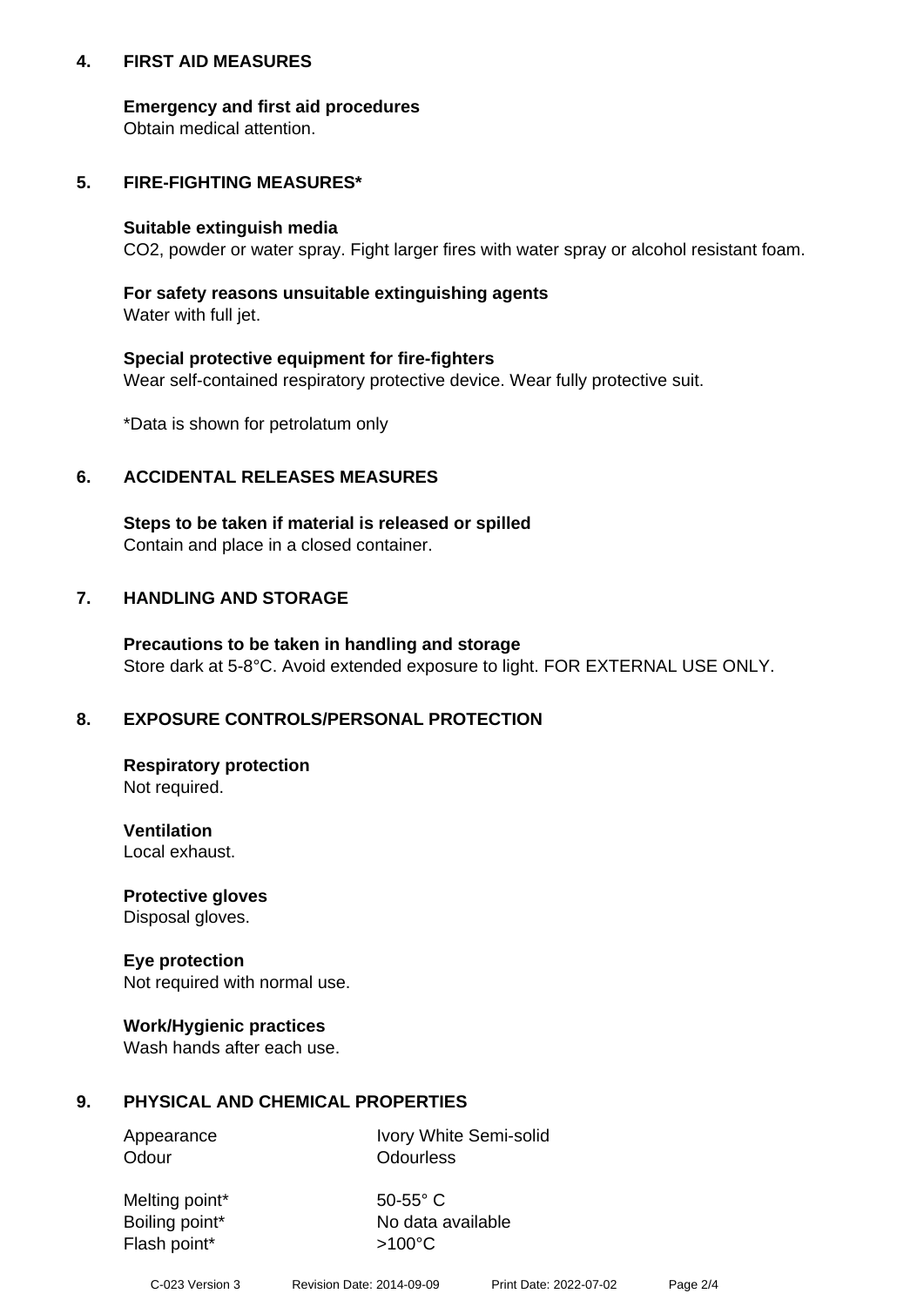Density\* No data available. Solubility in/Miscibility with Water\*

Self ignition\* Product does not self ignite. Danger of explosion\* Product does not present an explosion hazard. Insoluble

\*Data is shown for petrolatum only

# **10. STABILITY AND REACTIVITY**

#### **Incompability**

May react with strong oxidizing agents.

#### **Stability**

Stable at recommended storage conditions.

#### **Hazardous byproducts**

Combustion may generate CO, CO2 and other oxides.

**Hazardous polymerization**

Will not occur.

## **11. TOXICOLOGICAL INFORMATION**

No data available.

## **12. ECOLOGICAL INFORMATION**

No data available.

## **13. DISPOSAL CONSIDERATIONS**

#### **Waste disposal method**

Comply with federal, state/provincial and local regulation.

#### **14. TRANSPORT INFORMATION**

Not dangerous goods.

## **15. REGULATORY INFORMATION**

The classification is according to the latest editions of the EU lists, and extended by company and literature data.

#### **16. OTHER INFORMATION**

#### **Text of H-statements and R-phrases mentioned in Section 3**

| Resp. sensit. 1           |                           | Respiratory sensitization (Category 1)                                           |          |  |
|---------------------------|---------------------------|----------------------------------------------------------------------------------|----------|--|
| Acute ag. tox. 1          |                           | Acute aquatic toxicity (Category 1)                                              |          |  |
| Chron. ag. tox. 1<br>H334 |                           | Chronic aquatic toxicity (Category 1)<br>May cause allergy or asthma symptoms or |          |  |
| C-023 Version 3           | Revision Date: 2014-09-09 | Print Date: 2022-07-02                                                           | Page 3/4 |  |